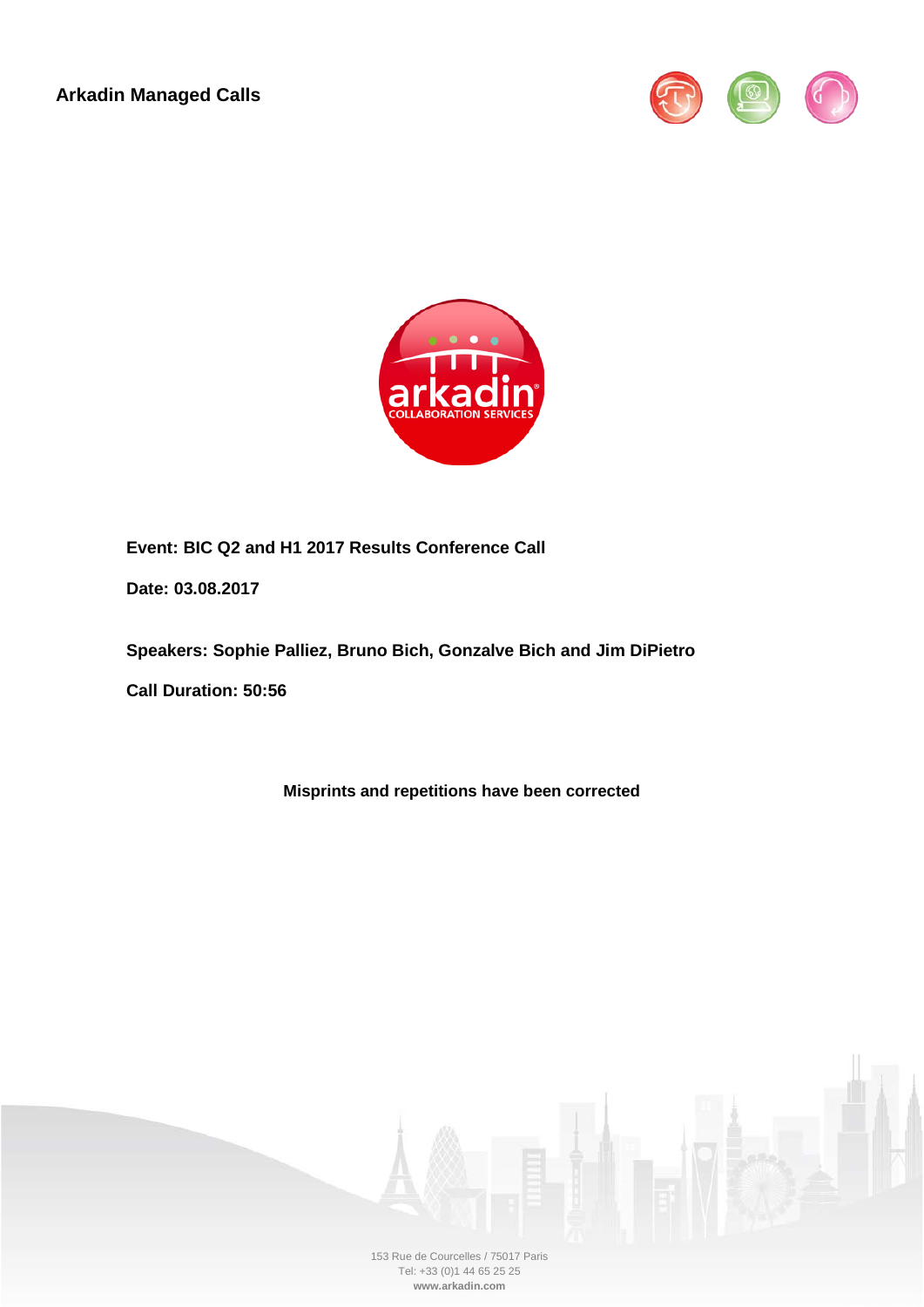

**Operator:** Ladies and gentlemen, welcome to the second quarter and first-half year 2017 results BIC conference call. I now hand over to Mrs. Sophie Palliez. Madame, please go ahead.

**Sophie Palliez:** Thank you. Good afternoon and good morning. This call will be hosted by Bruno Bich, Chairman and Chief Executive Officer; Jim DiPietro, Chief Financial Officer and Gonzalve Bich, Chief Operating Officer. We will start with a short presentation that includes the main highlights by category and then go through the usual Q&A session. Let me give the floor to Bruno.

**Bruno Bich:** Thank you, Sophie. So good morning or good afternoon where you are. Let me do things a little bit differently where I think I would like to cover at the beginning both the quarter, the half-year and our objective for the year. As we all know we had a disappointing first quarter and we had a good second quarter. Our sales reached €1,062.9 million, an increase of 0.3% for the first-half. In the first quarter we were down 4.1%, disappointing to us. Second quarter we were up 3.9%. If we look by category, in Stationery, first quarter we were down 5.1%. Second quarter we were up 9.1% and therefore reached an increase of 3.3%. In the Lighters, we were down 0.5% in the first quarter, up 2% in the second quarter and we reached an increase of 0.8% for the first-half. In the Shavers in the first quarter we were down 7.7%. In the second quarter, down 0.9% and therefore finished or are now at - 4.3%.

If we look by continent in Europe we were up 2.3% in the first quarter, 4.8% in the second quarter, 3.7% in the six months. North America, we were down in the first quarter, up in the second quarter 0.7% and now down 3.7%. In developing markets, we are down the first quarter 3.4% and in the second quarter up 7.9% for 2.3% increase at the first-half. So based on those numbers and based on everything that we are looking at today as things evolved and things are very volatile. We talk about it during this call. We are in particular looking at the recent signs of low consumption in Brazil. We now expect the trend, our trend to be between 3% and 4% on a full-year organic net sales growth.

Our normalized income from operations was  $E219.4m$  or 20.6%. In the first quarter it was 17.4%, in the second quarter 23.3%. our Stationery in the first quarter was 3.6%, second quarter 16% and we stand at 11.3%. Lighters were at 37.4% in the first quarter, 41.7% in the second and we reached 39.6% at the half-year. Shavers 12.6% in the first quarter, 14.1% in the second quarter and we're at 13.4%.

So we will continue to invest for the long-term growth of the company and I will come back to this throughout the presentation but we are adjusting our 2017 brand support to reflect and to react to the market dynamics. Therefore, we expect the decrease in our 2017 normalized income from operation margin to be less than the 100-basis point reduction that we had originally told you. Our EPS was 2.78, down 6.7%. Our normalized EPS which excludes restructuring costs that were mainly related to BIC Graphic, reached  $\epsilon$ 3.23, a 3.6% growth. Our net cash position at the end of June was  $\epsilon$ 87.2 million compared to €222.2 million at the end of December. Jim will explain in more detail the evolution of our cash position.

I now give the floor to Gonzalve who will comment in many more details our performance by category.

**Gonzalve Bich:** Thank you, Bruno, and good morning everyone. As presented in slide six the Stationery market as a total category in the US continued to struggle in the first half of the year. Yearto-date June the total market was down 1.3% however on a 52-week rolling basis performance was positive with 0.9% growth. Examining the market by channel we see that with the exception of ecommerce channel, which grew at 15.6%, performance elsewhere could be described as lacklustre. The Food & Drug market channel underperformed during the first half of the year, as did Office Supply where product sales performance was soft with fewer customers visiting stores and further store closures. Meaning there were fewer stores for customers to visit. Overall BIC organic net sales for Stationery category including both Consumer and BIC Graphic increased by 3.3%.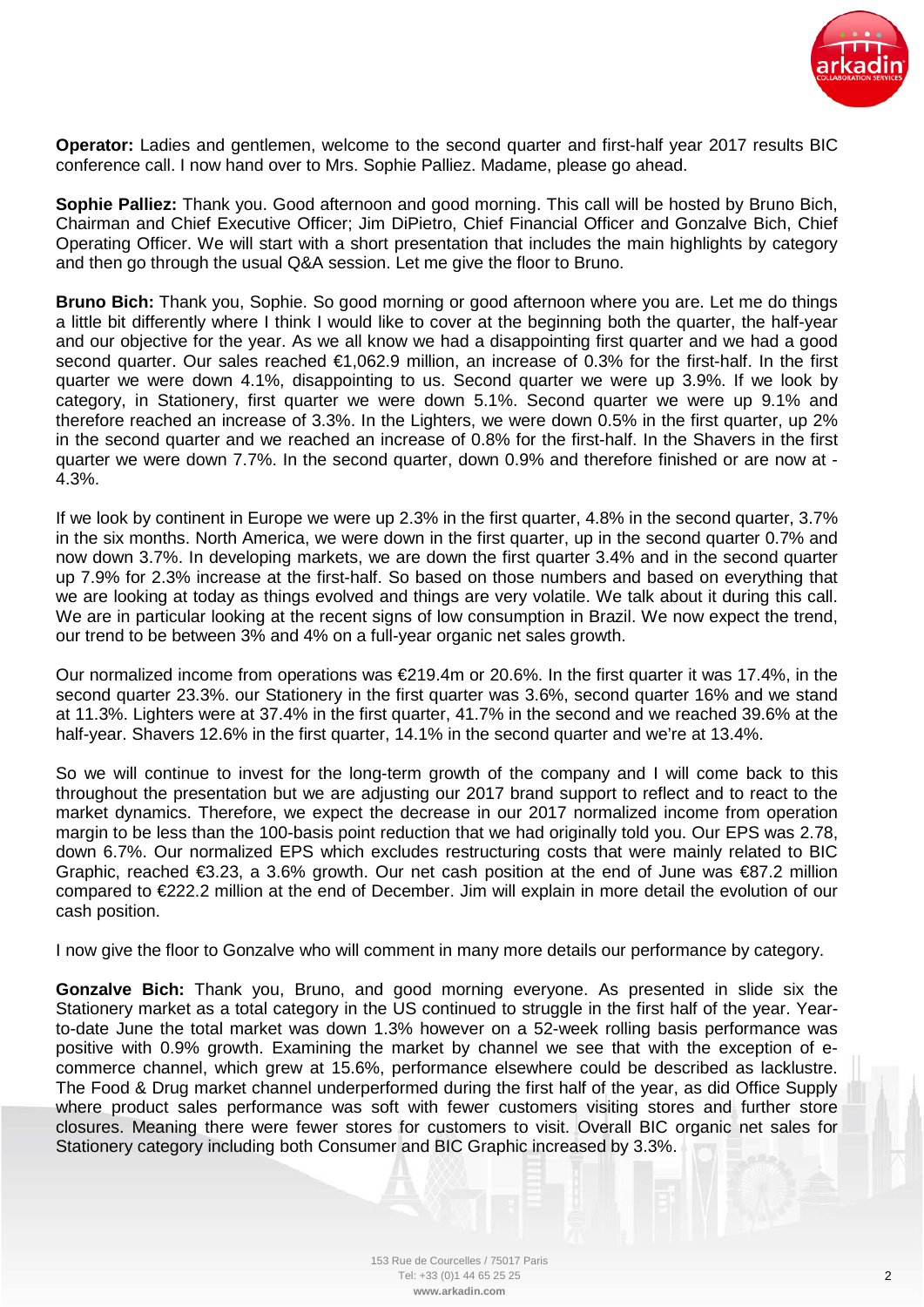

In Europe, our back-to-school sell-in was strong. New products, particularly our Intensity Fine Writing Pen and our 4-colour 3+1 – which includes a mechanical pencil function – were well-received by the trade and have strong visibility in stores as a result.

In North America, our impactful product portfolio combined with our value-for-money positioning led to reinforced leadership in the ball pen, mechanical pencil and correction segments. Also, our new products – Gelocity Quick-Dry and Velocity Max mechanical pencil – are enjoying a positive trade and consumer response.

In Latin America, we recorded low single-digit growth. In Brazil, we continued to gain market share thanks to a strong performance with our core ranges. As well as new products like Cristal Fashion and the Cristal Up pens. We also secured incremental distribution as we continued to implement strong and compelling sales and marketing plans in store. In Mexico, back-to-school sell-in was strong with increased sell-in on our flagship products.

In the Middle East and Africa sales increased double-digits and in South Africa a successful back-toschool not only ensured that we remained the number one brand but also meant that we increased share.

Cello pens domestic sales increased mid-single digit thanks to our champion brand strategy which included the successful new product launches within the ButterFlow and GelTech ranges. Cello consolidated its market leadership further with market share gains in four writing instruments subsegments, notably ball pen, gel, roller and fountain pens. In addition, effective and targeted brand support investments resulted in increased in-store visibility and displays in both traditional and mass market channels.

As a result, our first-half 2017 normalized IFO margin for the first-half was 11.3% compared to 13.6% which excludes the impact of the special employee bonus. The decline is explained by the reinforcement of our brand support investment plan in line with our strategy, particularly in developing markets and the increase in Opex.

In Lighters net sales increased by 0.8% on a constant currency basis. Europe delivered mid-single digit growth in net sales. Increased distribution across the region resulted in a good performance in both western and eastern geographies and specifically in France, Russia and Turkey. Although net sales performance in North America suffered from a slow start in the first quarter due to phasing performance in the second quarter recovered sufficiently to ensure a recovery by the end of June. Also, a continued emphasis on selling innovative, added value lighter sleeves coupled with deeper levels of distribution meant that our market share in the US increased.

Our business in Latin America had good performance in Mexico, while in the Middle East and Africa we continued to gain share.

By the end of the first-half 2017, normalized IFO margin was 39.6% as compared to 40.0% which excludes the impact of the special employee bonus. The slight decrease is explained by a lower gross profit while the increase in operating expenses was more than offset by lower brand support investment.

In the US, the shaver market continued to reflect the highly competitive and disruptive nature of the category. At the end of the first half of the year the total shaver market contracted by 9.5% with the onepiece segment finishing in decline, -4.5%. Increased competition from shave clubs followed by various market pricing adjustments and heightened levels of promotional activity has had a significant impact on the performance of the total category. Such an increase in market competition in the refillable segment has therefore led to unprecedented levels of pricing and promotional pressure in the onepiece segment. In addition, private labels continue to grow. As we anniversary the second half of 2016 however, a period last year that saw much less promotional activity and far fewer pricing reductions in the one-piece segment, we expect that performance on a comparable basis for the second half of this year could be more favourable.

In Shavers, our net sales decreased by 4.3% in the first-half, as Bruno mentioned earlier, on a constant currency basis. In Europe net sales grew mid-single digit in the same period with growth accelerating in the second quarter. Eastern Europe delivered a solid performance and both core and added value products were instrumental in driving growth across the whole of Europe. BIC 3, BIC Flex 3 Hybrid and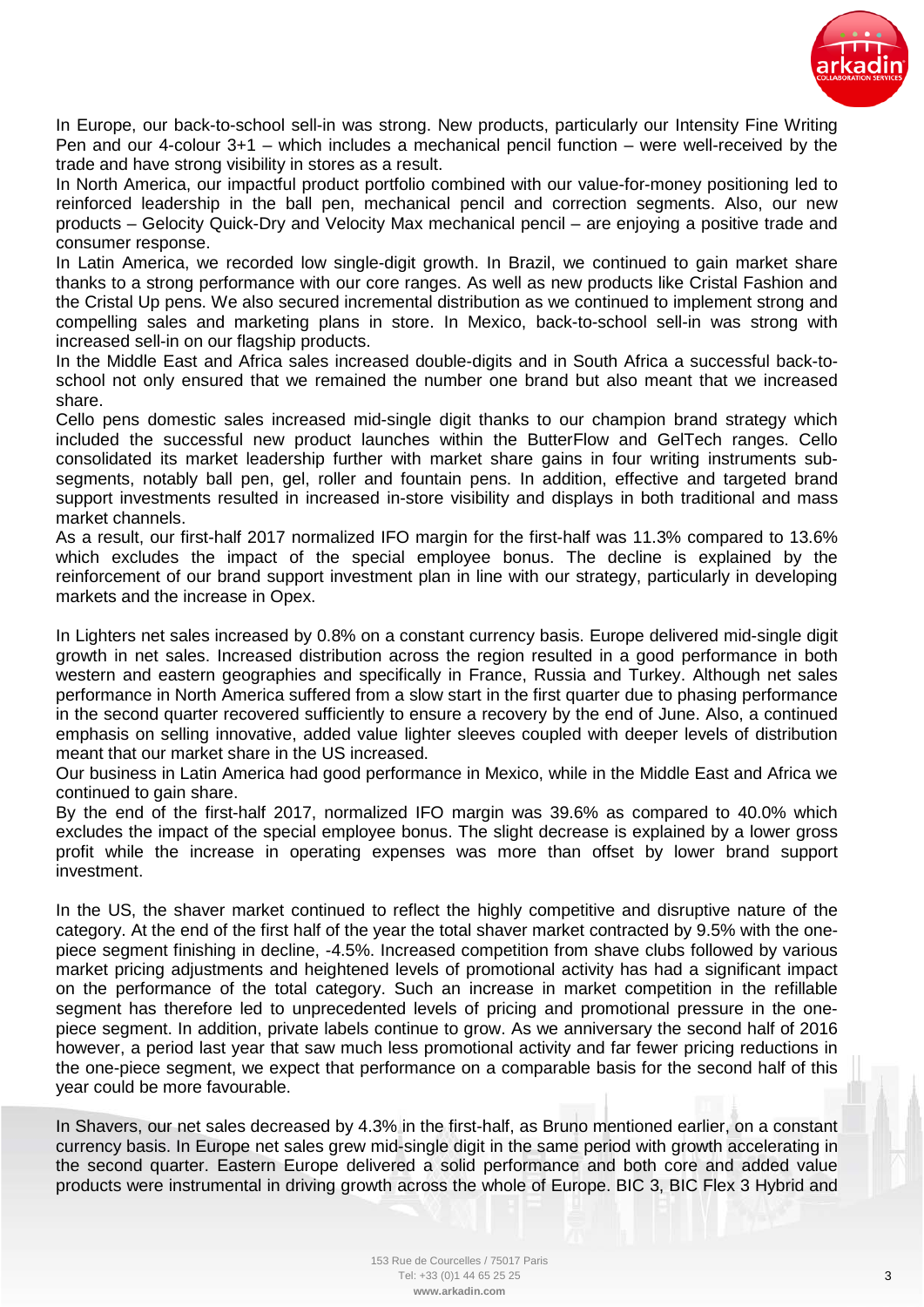

BIC Miss Soleil shavers continued to sell well. And BIC Shave Club, launched at the end of March, continues to post encouraging results.

In North America, we recorded a double-digit decline in net sales. Although we did regain momentum in the second quarter. Our market share declined by 2.1 points to 26.9% as compared to 29% recorded – our record market share last year. Our established and trusted brand reputation means that we remain well-positioned for the long-term as we continue to focus on our value and performance positioning. The relevance of this strategy in North America is confirmed by further market share gains in the fiveblades men one-piece segment. The launch of the BIC Hybrid 5 shaver recorded a market share of 34.8%, up 6.4 points versus a year ago.

In Latin America, high single digit growth was driven by all product ranges. In the Middle East and Africa order phasing from Q1 to Q2 meant that the semester closed solidly.

Normalized IFO margin for the first-half was 13.4% compared to 13.3% in the first half of 2016, excluding again the impact of the special employee bonus. Margin change was impacted by the decline in North American net sales along with higher opex including continued investments in R&D which were offset by lower cost of production and brand support compared to the first half of 2016.

I'll now hand over to Jim who'll present the Q2 and H1 consolidated results for 2017.

**Jim DiPietro:** Thank you, Gonzalve. As we review the key elements of the summarised P&L we see the first half 2017 net sales were up 3% as reported and 0.3% on a comparative basis. Gross profit increased 4% and normalized IFO increased 2.7%.

On slide 13, we can see the evolution of net sales between second-quarter of 2016 and second quarter of 2017. On an as-reported basis, net sales were up 5.6% versus last year. On a comparative basis, our net sales were up 3.9%. Foreign currency translation impact was favourable 2 points and the favourable currency impact is mainly coming from the resilient Brazilian real as well as the US dollar.

Slide 14 shows the evolution of net sales for the first half of this year compared to last year. On a asreported basis, net sales up 3% versus last year. On a comparative basis, net sales increased 0.3 points. Foreign currency translation again favourable for the first half, 2.9% and similar to the second quarter, the first half favourable impact is coming both from Brazil and the US dollar.

Now reviewing the change in the second quarter normalized IFO margin compared to 2016 second quarter. Cost of production was higher in the second quarter of this year by 0.3 points. We also had lower brand support investments compared to last year by 0.5 points. Opex and other expenses increased by 0.4 points which includes the planned increase in R&D and operating structure.

Now we are reviewing the change for the first half normalized IFO margin 2017 compared to 2016. For the first-half cost of production was favourable 0.3 points while our brand support investments increased 0.1 points. Opex and other expenses increased 1.2 points which includes the planned increase in R&D.

Slide 17 explains the elements of IFO to net income. We see net finance revenue and costs were neutral compared to the negative €0.8m last year. The effective tax rate remains consistent at 30% for continued operations in the first-half. Net income from discontinued operations was a loss of €6.7 million in the first half of this year compared to  $€5.8m$  loss last year. The  $€6.7$  million includes the  $€4$ million loss related to the sale of BIC Graphic North America and the sourcing operation in Asia. Net income Group share declined 7.5% to €129.6 million. Finally, EPS Group share decreased to €2.78 million compared to €2.98 million in the first half of 2016.

On slide 18 we see the key components of working capital. The increase in working capital was mainly related to seasonality of trade receivables in a few of our regions.

Moving to net cash position on slide 19 we can see the evolution of our net cash position between December 2016 and June 2017. Net cash from operating activities was €77 million with €198.1 million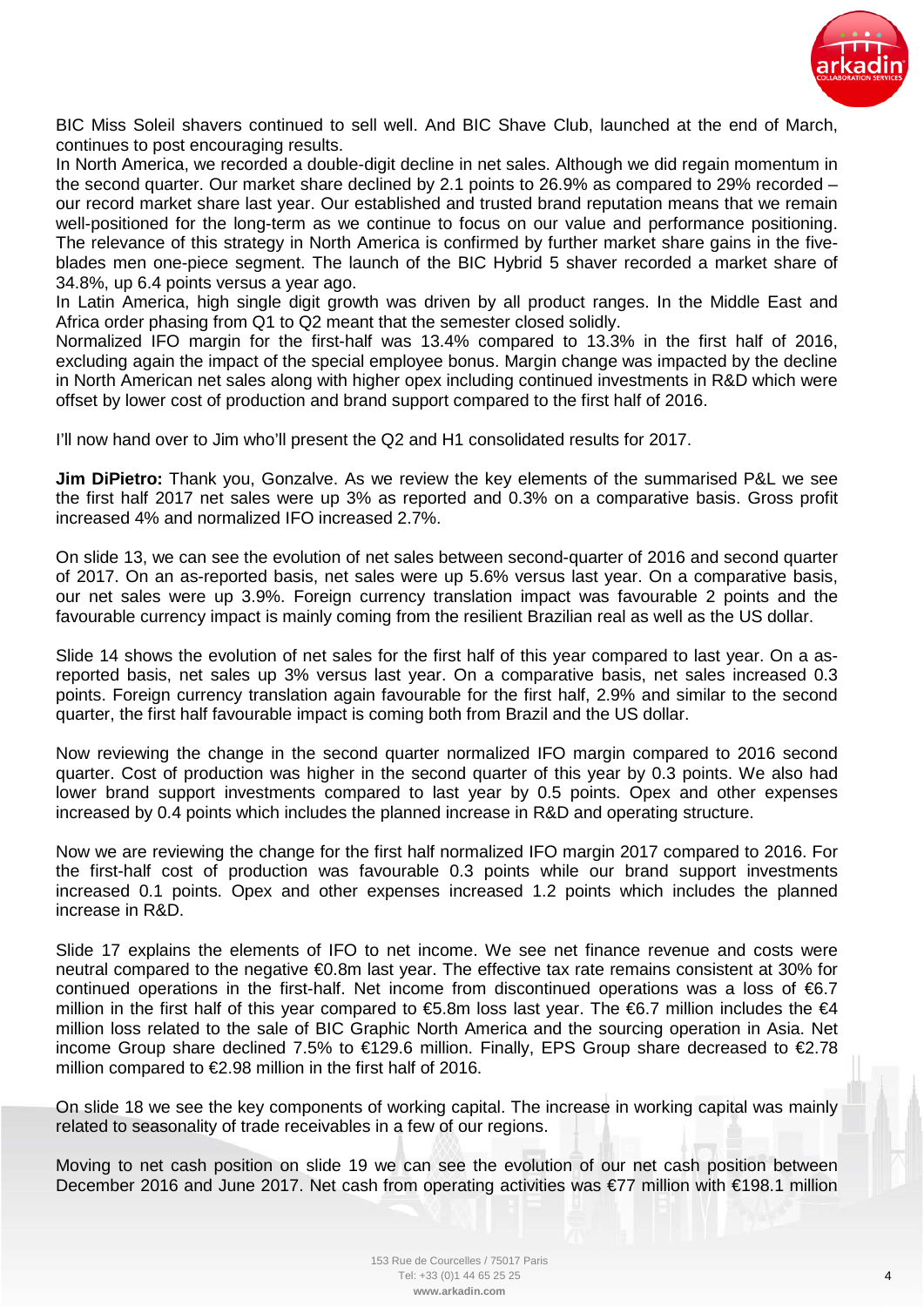

in operating cash flow. The increase in working capital was negative €121 million mainly related to the seasonality of trade receivables. We invested €74.7 million in capex in the first half of this year. The dividend payment was €161 million and the share buyback net of exercise of stock options and liquidity contract was negative €17.4 million. The proceeds from the sale of BIC Graphic North America and the Asian sourcing operation were €55.7 million in the first-half. The negative €14.6 million in Other is mainly related to FX negative translation impacts in the first half of this year.

This ends the review of the first half consolidated results and I'll give the presentation back to Bruno.

**Bruno Bich:** Thank you, Jim. So, you have on slide 21 the summary of our presentation. Before answering your questions. I would like to make three comments. The first one is to reiterate, which I have before, is my confidence in the leadership team that we have, management team that we have under the responsibility of Gonzalve and that the transition our responsibility is going very well.

I would like to make two comments, also regarding our long-term strategy. In regard to our growth in the developed countries, I confirm that we believe that our philosophy of manufacturing high quality product and I would even say ever so higher quality product that we have improvements in the writing instrument which are quite high this year and going forward and then there's the Shaver business.

So this concept of manufacturing very high quality products and selling them at the correct price – that would be considered at a fair price – is a very sound basis to grow vis a vis evolution of the consumers who want high quality, but do not want to pay excessive price for "image" brands.

The second comment is that regarding the developing countries, I believe that we have a brand very well established in Latin America, Middle East/Africa, growing very nicely into Eastern Europe, and with Cello, we have a great brand for India. So, we have the brand. We also have the products which are adapted to the population in those continents, and we are working on developing new products specifically designed for the developing markets. We will now answer your questions.

**Operator:** Ladies and gentlemen, the Q&A session starts now. If you wish to ask a question please press 01 on your telephone keypad. Thank you.

We have a question from Steve Levy, Natixis. Please go ahead.

**Steve Levy:** Good afternoon, good morning everyone. Just three questions. The first one is, can you explain a bit the raw material impact? The second question is, can you give us a bit more colours about how – what is the percentage of your sales sold through internet or through a distributor selling to internet. And if you can give us your feeling about what is going on the traditional retail sector in the US? And if I may correct – if I correctly see your statement of the cash flow – the cash flow statement, you borrow something like €250 million. Am I correct? And if yes, what's the purpose of this borrow? Thank you very much.

**Jim DiPietro:** Steve, this is Jim. Let me address the raw materials and the cash flow and then I'll hand it over to Gonzalez for the ecommerce. The raw materials, consistent I think with what we were talking about earlier in the year, were trending a bit favourable for both the second quarter and the first half. And based on our inventory we would see a bit more of that for the balance of the year but then moving in towards the end of this year and next year will probably see a bit of an increase in raw material. So first half of this year slightly beneficial versus a year ago as we move towards purchases in the end of the year for production next year, we'll probably experience a slight increase.

On cash flow, I think what you're referring to is probably some borrowing that we had in mid-year which was short term, primarily based on the seasonality of getting ready for back to school, dividend payments, and now that position is being reversed, paid off, as the cash is starting to come in now as it normally does based on the seasonality of payments.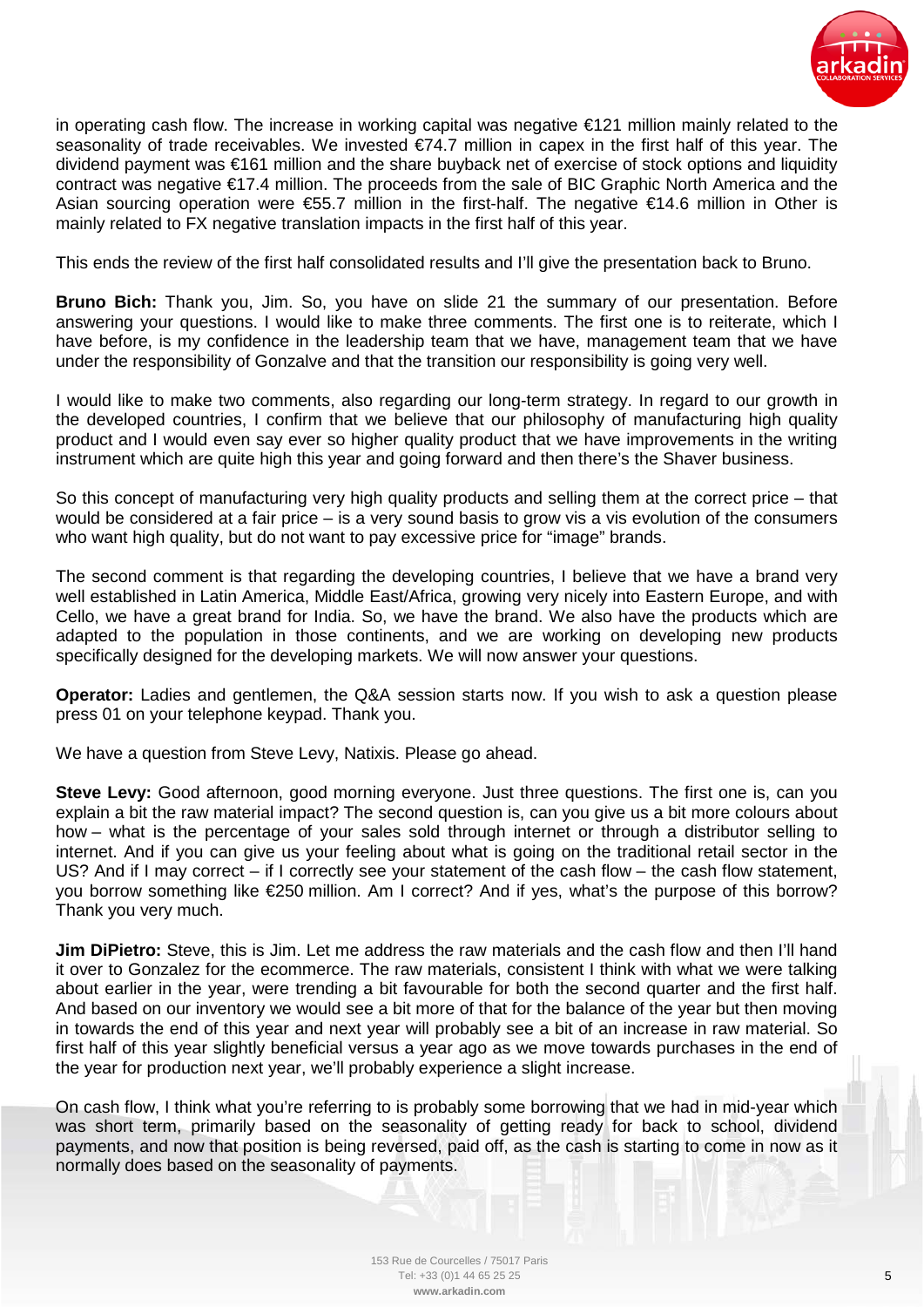

## **Steve Levy:** Thank you.

**Gonzalve Bich:** As to your second and third questions, Steve, the percentage of our sales done online – again, coming back to the comments I made in the first quarter – online is divided between direct to consumer, through brick and mortar, and then the others. If we think about direct to consumer, the only sizeable direct to consumer offer that we have globally right now is the BIC shave club just in France. That having been said, in our fervent desire as we always have to be available to consumers anywhere and anyway they wish to consume, we have teams all over the world working to make sure that we are on all the ecommerce platforms. So those can be a Staples.com, a Walmart.com, a Carrefour.fr.

And then there's the pure players who only sell online and you have many of those in many developed markets and a couple of developing. I can't give you precise answers market by market or customer by customer, but know that our teams always work to be at par with market or ahead.

Your third question was about traditional retail, and by traditional retail I'm going to interpret that you mean big box stores in the US and the trends that we see there. So, in stationery as I mentioned on a rolling 52-week basis, the category is slightly positive running into back to school. Most of the major retailers are doubling down on back – the upcoming back to school, and the teams have worked hard over the last 12 months to make sure that not only are we putting great products on shelf and on display, but that we have impactful displays in stores and – that are vehicle in compelling messages to mums and dads when they come in to do that back to school sale. And then finally, both on and offline, we are compelling and impactfully messaging brand, product and value that were mentioned by Bruno in his closing comments, to drive back to school sales.

Shaver is a more disrupted category. We can talk about the introduction of direct to consumer offers over the last few years and the impact that that's had on consumption models but that's in the refillable or system segment. Disposable or one-piece sales in direct to consumer models today are not of any significant. In addition to that there's been the significant pricing action of one of the major players and manufacturers in the market, and that's led to continued disruption. All of that coupled means that it's a highly disrupted category today. But we have a strong brand and as I mentioned in my comments, the value for money positioning that continues to allow us to serve our loyal consumers and sample new customers who want to try our products has positive traction, evidenced by our number one position in five blade men's one piece in the US.

**Steve Levy:** Just one additional question about the fact that selling surface is reducing in the US. Does it affect or impact the strategy to gain more and more space in stores?

**Gonzalve Bich:** So, the comment about reduced footprint in the US is focused really around the office supply chain. Also, it's not shaver, it's stationery and then office supply. Again, our strategy is to make sure that consumers can find and buy our products everywhere all the time every day. And so the teams are very focused on making sure that we are delivering impactful messaging in store and out of store.

**Steve Levy:** Okay, thank you very much.

**Operator:** We have a question from Edouard Donoghue, One Investment. Please go ahead.

**Edouard Donoghue:** Good afternoon. A few questions, if I may. Just starting with the comment you're talking about the lowered brand support going forward. Can you sort of walk us through a little bit and detail the efficiencies you're getting out of the brand support and marketing programmes that you have, bearing in mind the comments you've just made about stationery in the US, the doubling down on back to school, also about shelf space. Then also in addition the overall competitive environment in the shaver market. I'm just trying to square a circle, to be honest, between a competitive environment and a reduced brand support. And I'm assuming that that is possible due to the efficiencies you're putting through. If you could explain those efficiencies, that would be most helpful to start with.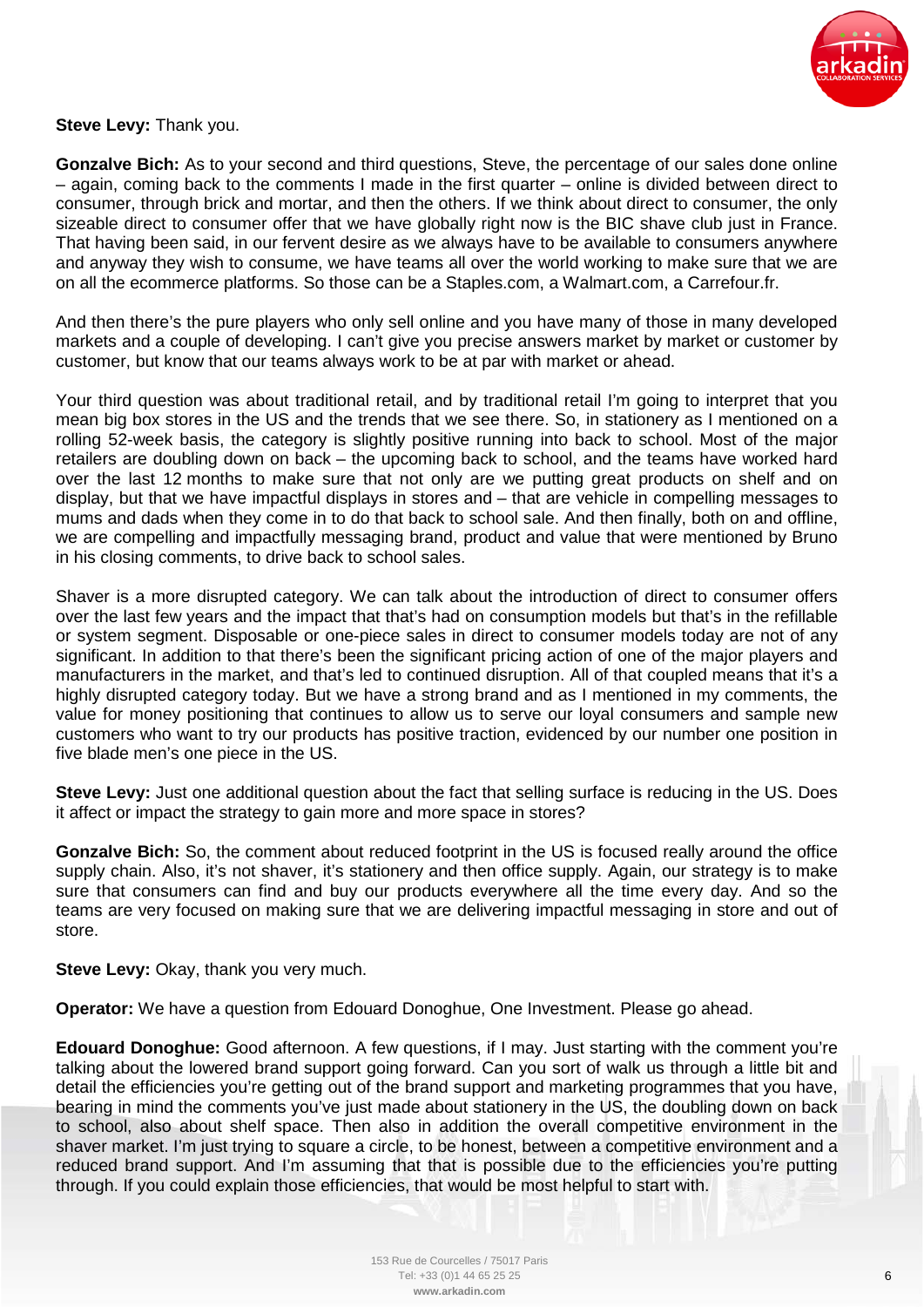

**Gonzalve Bich:** We have a pragmatic approach to brand support investment. And we evaluate their benefit return on a very regular basis. We talked about having gates, if you will, on how we manage those investments and where we put them. For the balance of the year we expect brand support to increase, but we're adjusting these investments due to market dynamics.

**Bruno Bich:** What I would add is if you go and read the Gillette comments or release or whatever, they are very vague on what they're doing. And being a much smaller player, we don't want to really detail and I understand why you ask the question, but we don't want to really detail because it's a much bigger competitor, what we're specifically doing. And again, I encourage you to go and read the Gillette report or the Schick report, and you will see that they're doing the same. Because we're in the middle of such turmoil in the market, and things are moving so quickly that none of us want to indicate how they are changing their tactics.

**Edouard Donoghue:** Okay, I'll take that on board. But staying with the brand support, again, how do you balance a – you know, a reduced commitment to the brand support versus the developing markets and developed markets? Because if I understand correctly your strategy is to support, obviously develop, but also increase the penetration in the developing which is – requires a greater brand support machine, I would have thought. So, I'm just trying to – you know, are you increasing the overall spend in that direction or the weighting of that, and reducing it in the developed? And again, if you could give a bit more detail on that, that would be helpful.

**Gonzalve Bich:** So first let me start by saying, we're not reducing brand support versus last year. What we talked about is adjusting. And by adjusting its size of investment against different vehicles. You heard Bruno say; I'm not going to get into all the different vehicles. But if we take a macro view and we think about on and offline vehicles, if we think about how you communicate in store versus away from the store. Back to school is an intimate experience, for example; very, very frustrating for the consumer in many times. If you're providing a compelling message at the point of sale in display, for the mum or dad with that shopping list to quickly find the brand that they have trusted their entire lives and that hopefully they will impart to their children for their entire lives – those are the types of decisions that we're making. In some cases, we don't get it right and what we've talked about doing is adjusting. So, we test, we learn, we test, we learn, we adapt and we deploy. But again, we're not decreasing versus 2016; we're just adjusting.

**Edouard Donoghue:** Okay. Alright. Thank you very much.

**Operator:** We have a question from Marion Boucheron, Raymond James. Please go ahead.

**Marion Boucheron:** Hi, good afternoon. I have three questions please. First one is, when you say market dynamics, can you elaborate that on this which market division will you have seen the most changes recently in the dynamics leading you to adjust, so the investments? Then I was wondering about lighters which has decelerated this year compared to previous year. Is it due to the fact that you have less distribution gains or the sales mix is less favourable, or is it just less pricing? So, if you could help us with this. And finally, on the improvement in the US on shavers in Q2 versus Q1, in both statements you mentioned double digit decline. So, I was wondering if you could give us a bit more colour on the space of the improvement. Thank you.

**Gonzalve Bich:** Just so I answer your specific question, you talked about market dynamics. Would you like me to talk about Brazil or more generally?

**Marion Boucheron:** What do you mean by the market dynamics in the statement? What led you to adjust between Q1 and now your – the brand support you were initially planning to do and so and now what you will do.

**Gonzalve Bich:** Okay.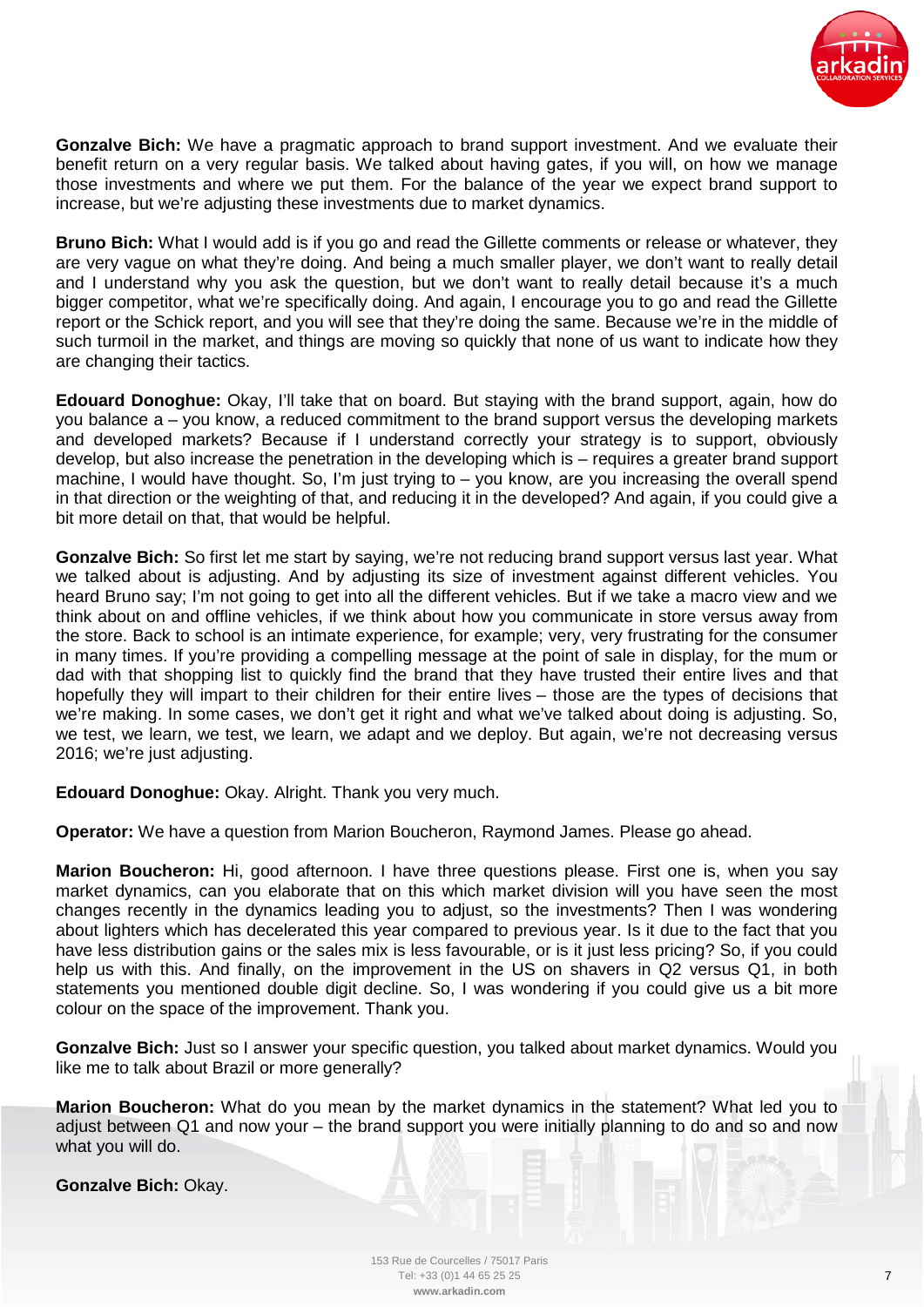

**Marion Boucheron:** Or maybe it's only Brazil but...

**Gonzalve Bich:** No, okay. I think I get a good or better sense of your question. Thank you so much. The main reason behind our more cautious guidance in the recent evolution of the Brazilian economy and political situation, lower GDP growth expectation, higher unemployment, and as you'll well know, as recently as a couple of months ago we have people in the streets. All this is putting pressure on overall consumption. This slowdown could affect our business for the balance of the year. In stationery, consumer income has decreased more than 10%, lowering consumers' purchasing power. Average buying rate decreased again more than 10% during the last back to school. Families could be spending less on education, putting more pressure on schools to provide writing instruments. And although BIC significantly outperformed the market, the stationery category contracted mid-single digits during the last back to school.

If we think about shavers, the shaver category is showing a mid-single digit decrease in volumes at the end June 2017 in Brazil. In addition, pricing and promotional pressures have increased this year, even more so in the last quarter, Q2, of 2017. These are the kinds of dynamics that have led us to make the statements that we have.

**Marion Boucheron:** So, it's linked to Brazil. It's all linked to Brazil.

**Gonzalve Bich:** Mostly, yes.

**Operator:** We now have a question from Marie-Line Fort, Société Generale.

**Marie-Line Fort:** Good afternoon. The first question is about lighters. Are you worried about a high cost development and could you share with us what is the impact especially in Japan where it seems to be very successful? Also on shavers, do you think your price advantage compare versus last year has significantly changed? And do you plan to adjust pricing in order to have particularly on the second on the two and three plates?

In stationery, I would like to come back on the +9% like for like growth in Q2. I would like to know if it's including phasing delivery or exceptional delivery in Q2 versus Q3, like it could happen sometimes. And lastly, could you comment at the start of the BIC shaver club in France. Are you satisfied with the first results? Could you share some feedback on that? Thank you.

**Gonzalve Bich:** Thank you Marie-Line. So, your first question about – the only country where heat not burn products have really started to pick up, as you noted, is Japan, which represents less than 1% of our global lighter sales. It's fair to say that these products are having a great success, with 15% expected market share for the end of 2017. Although two thirds of heat not burn product users remain dual smokers. So, they use that product but they also use traditional cigarettes. The impact on our consumer business today is nil. But we do have a very close eye on the evolution of this and other similar products. As was the case with the first generation of these products a few years ago, the addressable market today is limited to more mature developed countries, while BIC's lighter future growth should also be driven in developing countries like Eastern Europe, Latin America, and the Middle-East and Africa.

In shaver, to your question about whether we will take any pricing action, I think Bruno answered that question. That's a strategic point of information that we won't be discussing.

Stationery, no, there was no major phasing impact between the quarters that could affect Q3. BIC shave club, as I mentioned in my opening comments, has had initial encouraging results, and we continue to monitor the test in France.

**Marie-Line Fort:** Okay.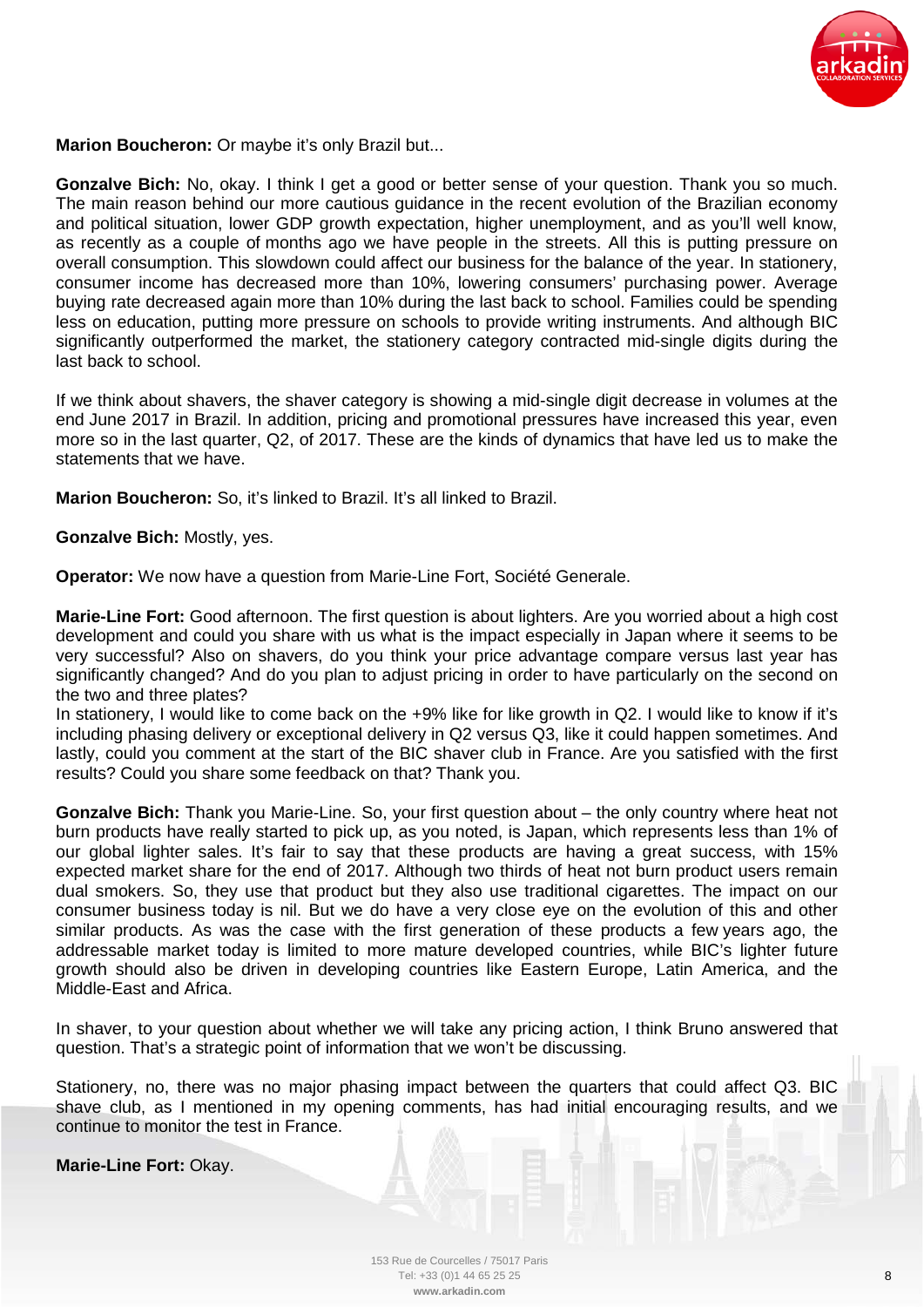

**Operator:** We now have a question from Mourad Lahmidi, Main First. Please go ahead.

**Mourad Lahmidi:** Yes, good evening. I had three questions. The first one on lighters, especially in Brazil. Your press release doesn't indicate how Brazil behaved in lighters during Q2. Can you give us some details on those trends? Second question, on Forex, if we keep those levels, what could be the Forex impact at the sales level for the full year? And finally, on share buyback, it seems that you had a bit of slowdown in H1. What is your expected cash use for the second half? Thanks.

**Bruno Bich:** To the lighter question, our sales in Brazil are stable over the period that you asked for. And I'll let Jim answer the other two.

**Jim DiPietro:** On FX, obviously with the significant change recently in the US dollar it's going to be something that everyone's going to be concerned with and evaluate as far the end points. A couple of points. Remember right now we are hedged for 2017 at a rate of 1.11. For next year we are hedged at about 60% at a similar rate close to 1.11. So, the change in currency that we're talking about primarily is translation for the balance of this year. And the US or the euro dollar impact of that translation in our case will be offset by other currencies, primarily Latin American currencies. So, while the dollar has moved significantly, if we had a look at current spot rates for the balance of the year, it's probably offset a bit – the dollar is – with some of the other currencies. So, the balance of the year margin should not be at today's rates dramatically different than what we would forecast and what we've communicated. The volatility continues; on translation, there could be a different impact. Remember, on a comparative basis, sales impact, it doesn't change, so we're talking, really, P&L translation, and the FX hedge that we have in place covers the transactional activities.

Lastly, on share buyback and to your point, year-to-date we've purchased back a little over €160,000 shares, almost €161,000 shares, at around €18 million, as an investment, and our cash and use of cash policy remains the same as we continue to invest in the business. And then we always utilise the other options, obviously the dividend being paid, which then means we'll continue to look at the opportunities ahead on share buyback.

**Gonzalve Bich:** Before we take the next question, I just wanted to come back to Marion because I think I didn't get to the end of your questions, I'm very sorry. You did have a question about lighter as well in the US. The non-refillable pocket lighter category is up 1% in Q2 2017 in value, and BIC is growing faster than the category, at 1.7% growth, thanks to improved distribution, to your question, and we did take some limited pricing at the beginning of the year, as we mentioned, and the continued success of our added value strategy in sleeves.

**Mourad Lahmidi:** I have a follow up on CAPEX, on – do you stick to your plan to spend €180 million a year for three years or do you adjust it as a result of the market dynamics you talked about?

**Jim Dipietro:** Yeah, a good question. And, for this year, our investment in CAPEX is still in the range of €180 to €200. As we continue similar to brand support review, as Gonzalve mentioned, the gates of brand support, the gate review process obviously is in place for CAPEX as well. So, as we continue to review, we'll adjust, if needed, if that CAPEX investment, going into 2018, needs to be adjusted in any way. And then towards the end of the year, beginning of next year, we'll obviously have a clearer view, or clearer view, and give you a little bit better answer, as far as the investment plans going forward.

**Speaker:** Okay, thanks Jim.

**Jim Dipietro:** You're welcome.

**Operator:** We have another question from Edouard Donoghue, One Investments. Please go ahead.

**Edouard Donoghue:** Thank you very much. Can you just talk a little bit more about Brazil and about the level of ordering that you are seeing and any changes, with regard to distribution partners, that have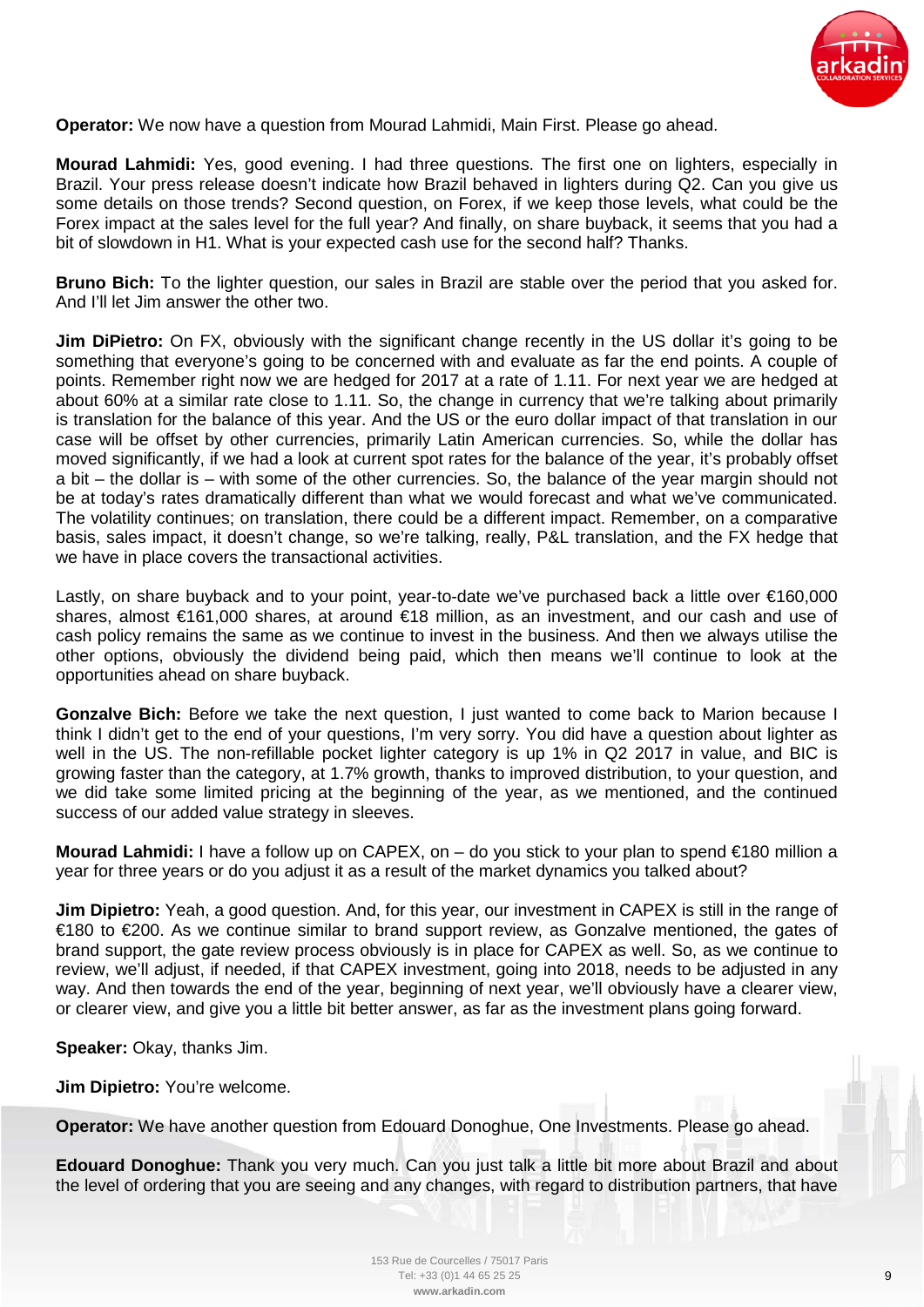

taken place there? Because I'm trying to square a relatively low-ticket price item with comments from other retailers and players with regard to the Brazilian economy, and if anything, there is actually a sequential improvement with regard to a number of KPIs that are coming through, and I'm just wondering why you're actually seeing a deterioration at this particular juncture and what level of visibility you have going into the second half of this year then?

**Gonzalve Bich:** Well, I can only about the KPIs; I'm sorry, I can only talk about the KPIs I have in front of me. And when we look at, you know, GDP growth, store openings and modern distribution and penetration it's not going in the right direction.

**Edouard Donoghue:** But do you see those macro – okay, that's a macro pattern which happened, which is normally a rear-view mirror, dry approach, but do you actually look at your KPIs, any significant changes that are taking place there? Because to reduce, you know, your like-for-like growth expectations with regard – purely based on your comment you made earlier, are down to Brazil it seems, or very largely down to Brazil, means that you must see a fairly significantly slowing coming, which just seems a little bit anonymous to other information, which is more real time as well, rather than just pure macro.

**Gonzalve Bich:** One of the challenges in Brazil is the span of that information, and so, from a channel perspective, modern distribution in Brazil, depending on the category, can be between ten on the low end and the highest number I know of is 45. So, all the rest of the market is not covered by those panels and, because of our more than 60 years in Brazil, we're very well distributed across the entire country, all the way into the further corners of the Manaus jungle. And the KPIs that we track do give us, not only that backward-looking, but the forward-looking feeling that has led us to make the comments that we have and we're taking it cautiously.

**Edouard Donoghue:** Right, okay, I mean, I accept that. If you look to, you know, other key geographies yourself, do you see any change in the rhythm of business, you're coming through in any way? Assuming that Brazil is not 100% of this markdown on your guidance, where the other areas which you're seeing, you know, change in the amplitude of the BIC business activity?

**Gonzalve Bich:** We're present in over 160 countries of the world, and I won't go down the list from Albania to Zambia, but, you know, I guess kind of, like, Canada or whatever –

**Edouard Donoghue:** I'm assuming Albania's not changing the dial though?

**Gonzalve Bich:** Yes. But Brazil is a – as you know, it's a large part of our business and it's an important growth sector for us. I don't think I would have any other substantive comments on any other geographies to provide.

**Edouard Donoghue:** Okay, no, that's fair enough. All right. And just with regard to, you know, the comment in Q2 with regard to stationery, have you actually seen market share gains across, you know, your markets in the stationery business?

**Gonzalve Bich:** Yeah, yeah. We've gained market share in Europe, we've gained market share –

**Edouard Donoghue:** Right.

**Gonzalve Bich:** in Brazil, yeah, and a slight decrease in North America year-to-date.

**Edouard Donoghue:** Okay, yeah, great. Thank you very much and I appreciate the answers.

**Gonzalve Bich:** Oh, thank you.

**Operator:** We have a last question from Marion Boucheron, Raymond James. Please go ahead.